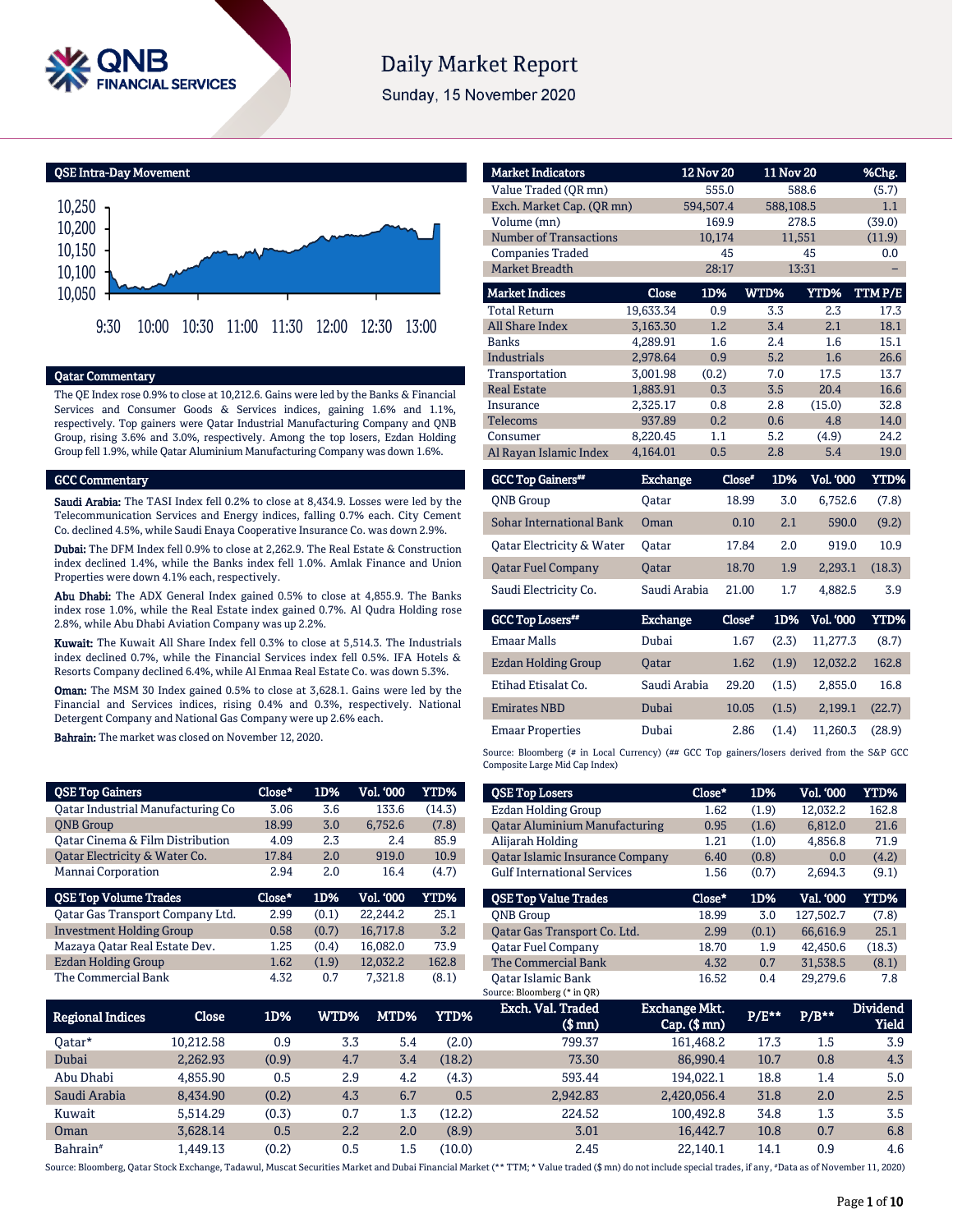### Qatar Market Commentary

- The QE Index rose 0.9% to close at 10,212.6. The Banks & Financial Services and Consumer Goods & Services indices led the gains. The index rose on the back of buying support from GCC and Foreign shareholders despite selling pressure from Qatari and Arab shareholders.
- Qatar Industrial Manufacturing Company and QNB Group were the top gainers, rising 3.6% and 3.0%, respectively. Among the top losers, Ezdan Holding Group fell 1.9%, while Qatar Aluminium Manufacturing Company was down 1.6%.
- Volume of shares traded on Thursday fell by 39.0% to 169.9mn from 278.5mn on Wednesday. Further, as compared to the 30-day moving average of 275.2mn, volume for the day was 38.3% lower. Qatar Gas Transport Company Limited and Investment Holding Group were the most active stocks, contributing 13.1% and 9.8% to the total volume, respectively.

| <b>Overall Activity</b>        | Buy %* | Sell %* | Net (QR)         |
|--------------------------------|--------|---------|------------------|
| Qatari Individuals             | 22.61% | 39.21%  | (92, 126, 399.5) |
| <b>Oatari Institutions</b>     | 20.13% | 18.64%  | 8,236,789.8      |
| Qatari                         | 42.74% | 57.85%  | (83,889,609.7)   |
| <b>GCC Individuals</b>         | 0.55%  | 0.46%   | 489,125.6        |
| <b>GCC</b> Institutions        | 1.34%  | 1.13%   | 1,168,273.4      |
| <b>GCC</b>                     | 1.88%  | 1.58%   | 1,657,399.0      |
| Arab Individuals               | 7.19%  | 8.92%   | (9,588,622.5)    |
| <b>Arab Institutions</b>       | 0.04%  | 0.02%   | 110,000.0        |
| Arab                           | 7.23%  | 8.94%   | (9,478,622.5)    |
| Foreigners Individuals         | 2.51%  | 5.19%   | (14,853,120.1)   |
| <b>Foreigners Institutions</b> | 45.64% | 26.44%  | 106,563,953.2    |
| <b>Foreigners</b>              | 48.15% | 31.63%  | 91,710,833.2     |

Source: Qatar Stock Exchange (\*as a % of traded value)

## Earnings Releases and Global Economic Data

#### Earnings Releases

| Company                               | <b>Market</b> | <b>Currency</b> | Revenue (mn)<br>3Q2020 | % Change<br>YoY | <b>Operating Profit</b><br>(mn) 3Q2020 | % Change<br>YoY          | <b>Net Profit</b><br>(mn) 3Q2020 | % Change<br>YoY |
|---------------------------------------|---------------|-----------------|------------------------|-----------------|----------------------------------------|--------------------------|----------------------------------|-----------------|
| <b>Gfh Financial Group</b>            | Dubai         | <b>USD</b>      | 67.6                   | $-21.3%$        |                                        |                          | 8.1                              | $-59.1%$        |
| <b>National Cement Company</b>        | Dubai         | <b>AED</b>      | 40.8                   | $-13.4%$        | (12.4)                                 | N/A                      | (7.1)                            | N/A             |
| Drake & Scull International           | Dubai         | <b>AED</b>      | 40.9                   | $-47.9%$        | (70.0)                                 | N/A                      | (69.9)                           | N/A             |
| Dar Al Takaful                        | Dubai         | <b>AED</b>      | 113.9                  | 3.2%            |                                        |                          | 8.3                              | N/A             |
| <b>Gulf Pharmaceutical Industries</b> | Abu Dhabi     | <b>AED</b>      | 186.9                  | 723.3%          | (15.1)                                 | N/A                      | (15.6)                           | N/A             |
| Al Wathba National Insurance          | Abu Dhabi     | <b>AED</b>      | 58.0                   | 13.4%           | $\overline{\phantom{0}}$               | -                        | 74.4                             | 195.9%          |
| <b>Fujairah Cement Industries</b>     | Abu Dhabi     | AED             | 126.4                  | 17.9%           |                                        | -                        | (35.6)                           | N/A             |
| National Marine Dredging Co           | Abu Dhabi     | <b>AED</b>      | 845.9                  | 8.9%            |                                        | -                        | 39.2                             | $-20.4%$        |
| Emirates Insurance Co.*               | Abu Dhabi     | <b>AED</b>      | 841.0                  | $-8.1%$         |                                        | -                        | 87.6                             | 20.5%           |
| Methaq Takaful Insurance Co.*         | Abu Dhabi     | <b>AED</b>      | 194.3                  | $-16.7%$        | $\overline{\phantom{0}}$               | -                        | 11.7                             | 167.6%          |
| Sharjah Insurance Company             | Abu Dhabi     | <b>AED</b>      | 9.5                    | $-25.4%$        | $\overline{\phantom{0}}$               | $\overline{\phantom{0}}$ | 3.0                              | $-13.6%$        |
| Al Fujairah National Insurance Co.    | Abu Dhabi     | <b>AED</b>      | 69.0                   | $-1.3%$         | $\overline{\phantom{0}}$               | -                        | 13.0                             | 268.9%          |
| Foodco Holding                        | Abu Dhabi     | <b>AED</b>      | 11.3                   | -73.3%          |                                        | -                        | 66.5                             | 842.2%          |
| Al Buhaira National Insurance Co.     | Abu Dhabi     | <b>AED</b>      | 235.3                  | 4.0%            | $-$                                    | -                        | 13.3                             | 87.7%           |
| Arkan Building Materials Co           | Abu Dhabi     | <b>AED</b>      | 193.6                  | $-10.6%$        |                                        | -                        | (5.8)                            | N/A             |
| Dana Gas                              | Abu Dhabi     | <b>AED</b>      | 110.0                  | $-20.9%$        |                                        |                          | 47.0                             | 1075.0%         |
| Waha Capital                          | Abu Dhabi     | <b>AED</b>      | 79.8                   | 17.4%           | 221.4                                  | N/A                      | 85.7                             | N/A             |

Source: Company data, DFM, ADX, MSM, TASI, BHB.

#### Global Economic Data

| <b>Date</b> | Market    | <b>Source</b>                     | <b>Indicator</b>                    | Period     | Actual   | Consensus | <b>Previous</b> |
|-------------|-----------|-----------------------------------|-------------------------------------|------------|----------|-----------|-----------------|
| 11/12       | US        | <b>Bureau of Labor Statistics</b> | <b>CPI MoM</b>                      | <b>Oct</b> | 0.0%     | 0.1%      | 0.2%            |
| 11/12       | <b>US</b> | <b>Bureau of Labor Statistics</b> | <b>CPI YoY</b>                      | Oct        | 1.2%     | 1.3%      | 1.4%            |
| 11/12       | US        | Department of Labor               | <b>Initial Jobless Claims</b>       | $07-Nov$   | 709k     | 731k      | 757k            |
| 11/12       | <b>US</b> | Department of Labor               | <b>Continuing Claims</b>            | $31-0ct$   | 6,786k   | 6,825k    | 7,222k          |
| 11/12       | UK        | UK Office for National Statistics | GDP OoO                             | 302020     | 15.5%    | 15.8%     | $-19.8%$        |
| 11/12       | <b>UK</b> | UK Office for National Statistics | <b>GDP YoY</b>                      | 302020     | $-9.6%$  | $-9.4%$   | $-21.5%$        |
| 11/12       | UK        | UK Office for National Statistics | Monthly GDP (MoM)                   | Sep        | 1.1%     | 1.5%      | 2.2%            |
| 11/12       | <b>UK</b> | UK Office for National Statistics | <b>Industrial Production MoM</b>    | <b>Sep</b> | 0.5%     | 1.0%      | 0.3%            |
| 11/12       | UK        | UK Office for National Statistics | <b>Industrial Production YoY</b>    | Sep        | $-6.3%$  | $-6.0\%$  | $-6.4%$         |
| 11/12       | <b>UK</b> | UK Office for National Statistics | <b>Manufacturing Production MoM</b> | Sep        | 0.2%     | 1.0%      | 0.9%            |
| 11/12       | UK        | UK Office for National Statistics | <b>Manufacturing Production YoY</b> | Sep        | $-7.9\%$ | $-7.4%$   | $-8.3%$         |
| 11/12       | EU        | Eurostat                          | <b>Industrial Production SA MoM</b> | <b>Sep</b> | $-0.4%$  | 0.6%      | 0.6%            |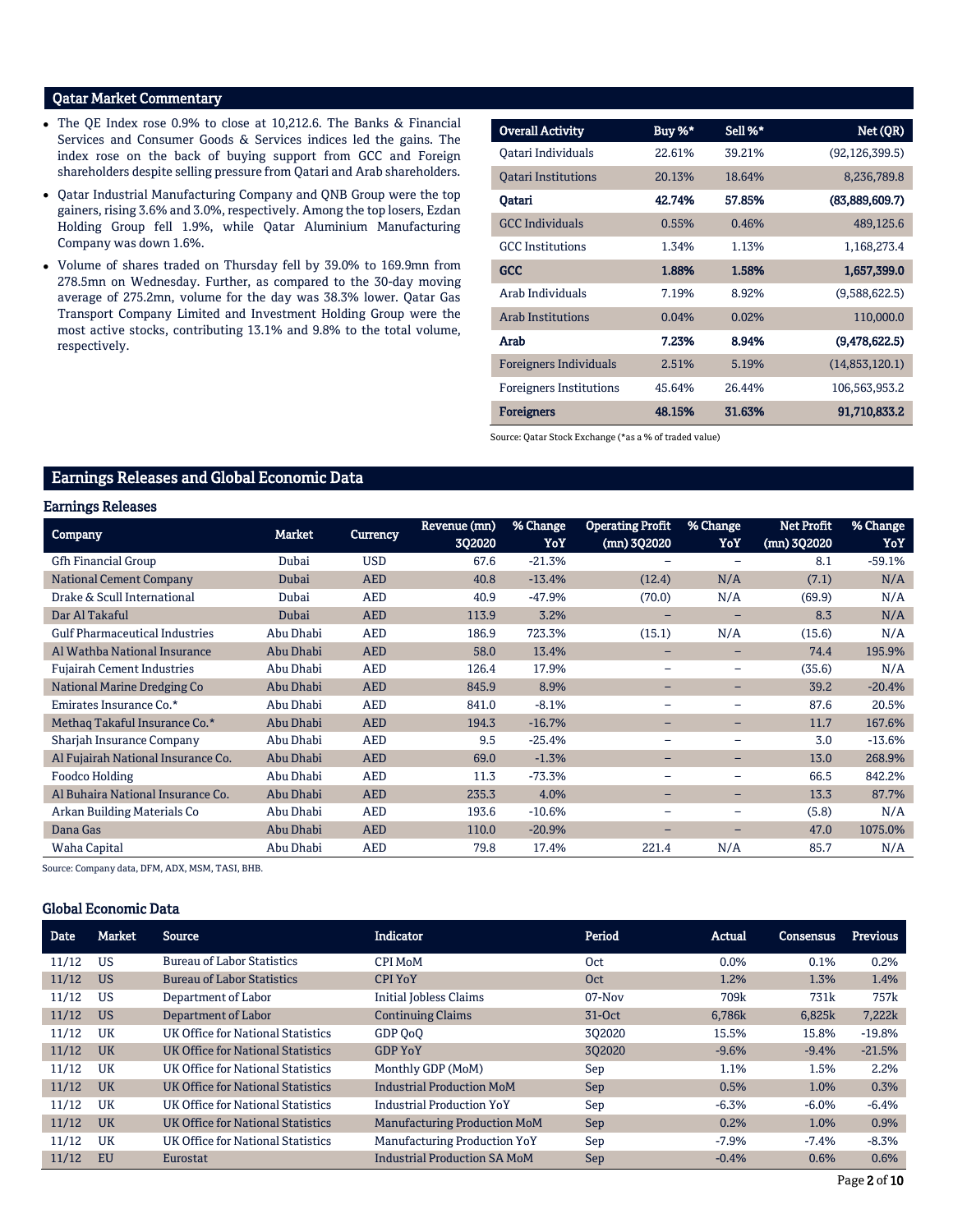#### Global Economic Data

| <b>Date</b> | Market  | <b>Source</b>                           | <b>Indicator</b>                     | Period     | Actual  | <b>Consensus</b> | <b>Previous</b> |
|-------------|---------|-----------------------------------------|--------------------------------------|------------|---------|------------------|-----------------|
| 11/12       | EU      | Eurostat                                | <b>Industrial Production WDA YoY</b> | Sep        | $-6.8%$ | $-5.8%$          | $-6.7%$         |
| 11/12       | Germany | German Federal Statistical Office       | <b>CPI MoM</b>                       | <b>Oct</b> | 0.1%    | 0.1%             | 0.1%            |
| 11/12       | Germany | German Federal Statistical Office       | <b>CPI YoY</b>                       | Oct        | $-0.2%$ | $-0.2%$          | $-0.2%$         |
| 11/13       | France  | <b>INSEE National Statistics Office</b> | <b>CPI MoM</b>                       | Oct        | 0.0%    | $-0.1%$          | $-0.1%$         |
| 11/13       | France  | <b>INSEE National Statistics Office</b> | <b>CPI YoY</b>                       | Oct        | 0.0%    | 0.0%             | 0.0%            |
| 11/12       | Japan   | Bank of Japan                           | PPI YoY                              | Oct        | $-2.1%$ | $-2.0%$          | $-0.8%$         |
| 11/12       | Japan   | Bank of Japan                           | PPI MoM                              | Oct        | $-0.2%$ | $-0.1%$          | $-0.2%$         |
| 11/12       | India   | India Central Statistical Organisation  | <b>CPI YoY</b>                       | Oct        | 7.61%   | 7.31%            | 7.27%           |
| 11/12       | India   | India Central Statistical Organisation  | <b>Industrial Production YoY</b>     | Sep        | 0.2%    | $-1.9%$          | $-7.4%$         |

Source: Bloomberg (s.a. = seasonally adjusted; n.s.a. = non-seasonally adjusted; w.d.a. = working day adjusted)

# News

#### Qatar

- MRDS announces the Mazaya Marina Plaza project; total cost to complete two phases of the project is estimated at QR600mn – Mazaya Real Estate Development (MRDS) announced the start of construction work on its new project (Mazaya Marina Plaza), located along 220 meters on the Marina Walk in Lusail City, next to the (Katara Towers, Lusail Marina) project. The first phase of the project is expected to be completed by July 2022 that consists of an open commercial area divided into restaurants and cafes on the ground level and open terraces on the second and third floors adjacent to the waterfront, also the latest external cooling and lighting systems have been adopted for the convenience of visitors and shoppers. The project will also comprise of shops facing open spaces, roads and corridors connected to the Marina Walk, which can be accessed through cooled glass corridors. The commercial areas also contain (Hyper Market), various children playgrounds as well as contemporary cinemas, in addition to outdoor kiosks and screens. Whereby the area of the commercial space is approximately 33,000 square meters. Mazaya Marina Plaza project will contain five thousand square meters of offices above the commercial area, overlooking the waterfront. As for the second phase of the project, which will be completed in June 2023, it will consist of four residential buildings adjacent to the commercial area, that will be formed of 320 furnished apartments of different sizes, part of which will be managed as distinctive hotel apartments. This stage will also include gardens and different sport fields at high levels, in addition to swimming pools, modern spa and gymnasium, with a total area of 50 thousand square meters. Commenting on the latest announcement about the project, MRDS' Managing Director, Ibrahim Jaham Al Kuwari said that despite the challenges of the COVID-19 pandemic, the company worked diligently during this year to develop a business plan that combines the development of new projects and the acquisition of revenue generating real estate properties. Mazaya Marina Plaza project is the company's first real estate development project for this year, Kuwari said adding that there are other acquisition and development projects that the company is reviewing and will be announcing soon. The anticipated total cost to complete the two phases of the project is estimated at QR600mn (QSE)
- UN expert calls for immediate lifting of sanctions against Qatar – An independent United Nations (UN) expert has urged

countries which are blockading Qatar as part of a regional dispute led by Saudi Arabia to immediately lift all sanctions against Doha, condemning the punitive measures as a violation of human rights. In a report published on Thursday, UN Special Rapporteur on the negative effects of sanctions on human rights, Alena Douhan, called for the blockading nations to immediately withdraw all sanctions/measures aimed at establishing restrictions on freedom of expression, movement, access to property, trade barriers, and ban tariffs, quotas, nontariff measures, for people living in Qatar in violation of international legal standards. (Al Jazeera, Qatar Tribune, Peninsula Qatar)

• Oatar witnesses slight decrease in October CPI – The Planning and Statistics Authority (PSA) on Saturday released the Consumer Price Index (CPI) for the month of October 2020. The CPI of October 2020 reached 96.27 point showing a decrease by 0.19% when compared to CPI of September 2020. Compared to CPI of October 2019, a decrease of 2.39% has been recorded in CPI of October this year. An analysis of CPI for October 2020 when compared with CPI of September 2020 showed that there are six main groups, where respective indices in this month have decreased. These indices are 'Clothing and Footwear' that decreased by 2.34%, 'Recreation and Culture' by 1.11%, 'Furniture and Household Equipment' by 0.85%, 'Housing, Water, Electricity and other Fuel' by 0.81%, 'Transport' by 0.13%, and 'Miscellaneous Goods and Services' by 0.12%. An increase has been recorded in 'Food and Beverages' by 1.29%, 'Health' by 0.94%, 'Education' by 0.88%, 'Restaurants and Hotels' by 0.41%, 'Communication' by 0.05%. Tobacco remained flat at the last month's price level. A comparison of the CPI of October 2020 with the CPI of October 2019 showed decrease has been recorded primary due to the price decline in three groups namely 'Recreation and Culture' by 19.69%, 'Clothing and Footwear' by 6.27%, 'Housing, Water, Electricity and other Fuel' by 5.48%. An increase has been shown in price levels in nine groups like 'Tobacco' by 8.37%, 'Restaurants and Hotels' by 3.91%, 'Education' by 2.68%, 'Transport' by 2.37%, 'Health' by 1.69%, 'Food and Beverages' by 1.58%, 'Miscellaneous Goods and Services' by 1.08%, 'Communication' by 0.89%, and 'Furniture and Household Equipment' by 0.45%. The CPI of October 2020 excluding 'Housing, Water, Electricity and other Fuel' group stands at 97.69 points, showing a slight decrease of 0.03% when compared to the index of September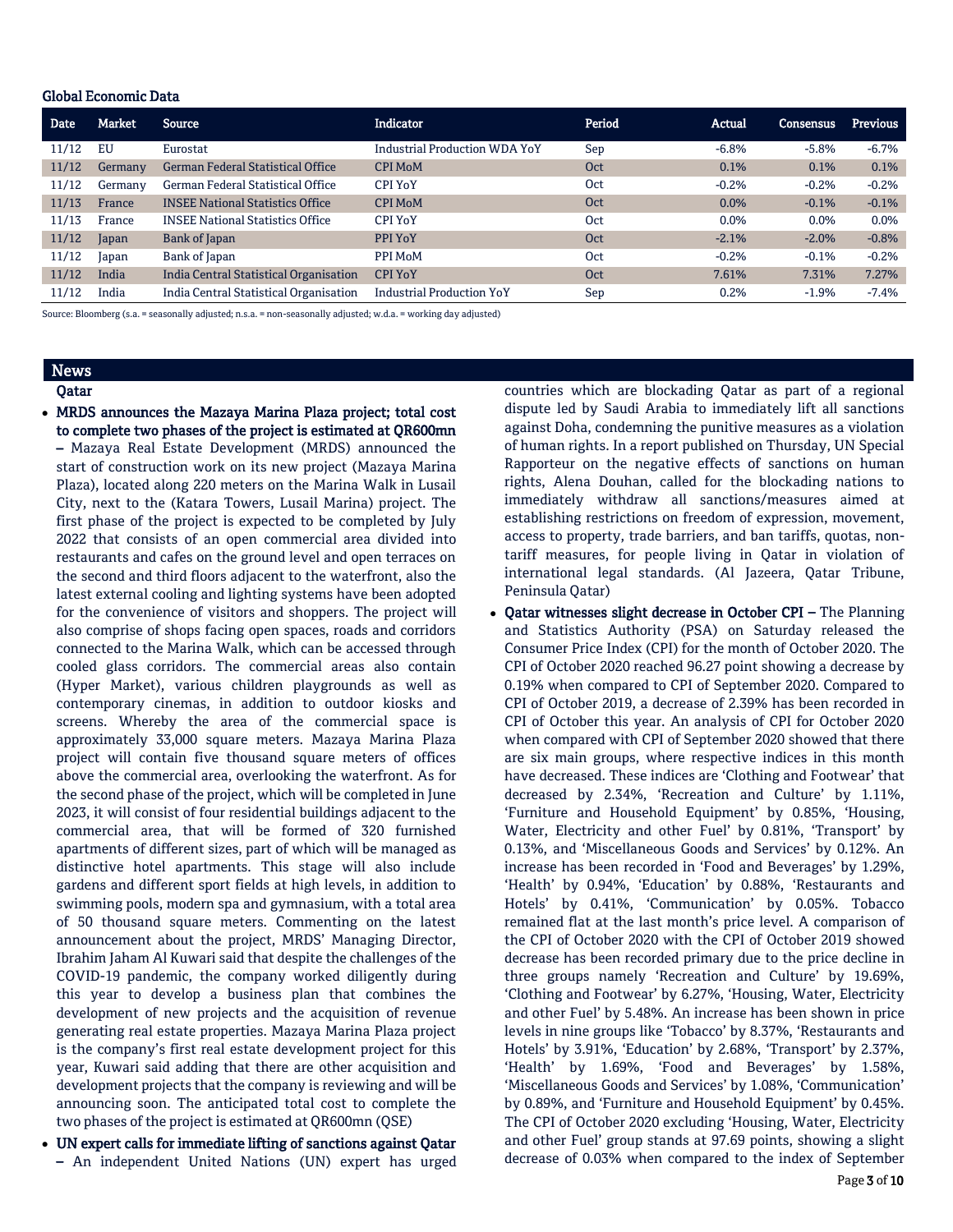2020, and 1.46% when compared to the CPI of October 2019. (Qatar Tribune)

- CWQ: Qatar witness robust domestic tourism Qatar has witnessed a robust domestic tourism, especially for the beachfront hotels, and the hospitality sector will be boosted by the delivery of several major tourism and leisure projects, according to Cushman and Wakefield Qatar (CWQ). While the lack of international visitors has affected hotel performance, there has been an increase in domestic tourism, as Qatar's residents have been unable to travel, CWQ stated in a recent report. Since hotels re-opened in the second quarter of this year, beachfront hotels, in particular, have witnessed a sharp increase in 'staycations'. CWQ's General Manager, Edd Brookes said, "Whilst the difficulties of travelling have undoubtedly upset many holiday and work trips, this has meant an increase in domestic real estate transactions as well as a boost to the hospitality market in terms of 'staycations' and food and beverage revenue once hotels were allowed to re-open." The hospitality sector's recovery from the COVID-19 pandemic would be boosted by the delivery of several major tourism and leisure projects, it said. (Gulf-Times.com)
- Qatar, India, Saudi Arabia, Iran and Uzbekistan taking a step ahead in the race to win the right to organize the 2027 AFC Asian Cup -AFC announced in a statement published on its official website that the Qatari, Indian, Saudi, Iranian and Uzbek federation had moved to the second stage of competition to win the right to organize the 2027 AFC Asian Cup. The statement indicated that the five national federations are now obligated to submit the specified documents according to the instructions for hosting the tournament, which include Governmental guarantees and the tournament organizing agreement signed by the National Federation, by 27 November. (Bloomberg)
- Ezdan: Building sale deals dominate Qatar property market by 61% – The property sale market has witnessed a resonant control of buildings sale deals, which generated up to QR288mn or 61% of total market volume, while vacant land lots registered sales worth QR184.3mn or 39% of the total property sale activity, according to Ezdan Real Estate's (Ezdan) report. The real estate market activity from November 1-5 documented real estate sales with a total value of QR472.6mn, said the report, citing the weekly real estate bulletin released by the Real Estate Registration Department. The company continues to invest in the real estate sector and contribute to real estate development in the State of Qatar on a large scale. (Gulf-Times.com)

#### International

 G20 strikes historic debt pact to help poorer states hit by COVID – The US, China and other G20 countries on Friday agreed for the first time on a common approach for restructuring government debt as the coronavirus crisis leaves some poorer nations at risk of default. The agreement came as Zambia said it would not pay an overdue Eurobond coupon by Friday's deadline, putting it on track to become Africa's first pandemicera sovereign default. Citing the scale of the COVID-19 pandemic and "the significant debt vulnerabilities and deteriorating outlook in many low-income countries," G20 finance officials agreed more help was needed than a current freeze in official debt payments that runs out at the end of June. Major creditors, including China, will be expected to follow the joint guidelines agreed by the G20, which lays out how debt deemed to be unsustainable can be reduced or rescheduled. International Monetary Fund Managing Director Kristalina Georgieva called the framework a historic achievement and said it should increase private sector participation and speed up resolution in cases where debts were unsustainable. (Reuters)

- US starts fiscal 2021 with 111% jump in October deficit The US government started the 2021 fiscal year with an October budget deficit of \$284bn, a record for the month, as coronavirus-related outlays spiked sharply from a year earlier and revenues declined, the Treasury Department said on Thursday. The October deficit was 111% higher than the October 2019 deficit of \$134bn and 61% higher than the previous October record of \$176bn in 2009, during the financial crisis and recession. It follows a record full-year deficit of \$3.132tn for fiscal 2020, which ended September 30, that more than tripled the previous year's shortfall due to COVID-19 aid spending. Treasury officials said the 2020 deficit was held down partly by far lower outlays and stronger receipts in the early months of that fiscal year before the pandemic closed down large parts of the economy in March. Revenues for October fell 3% to \$238bn, largely due to lower receipts withheld from paychecks resulting from reduced employment levels and a temporary deferment of Medicare and Social Security taxes ordered by President Donald Trump, a Treasury official said. Outlays for the month increased 37% to \$522bn, which included large increases for health care, food assistance and unemployment compensation and other coronavirus aid programs. (Reuters)
- US labor market gradually healing; inflation still benign The number of Americans filing new claims for unemployment benefits fell to a seven-month low last week, but the pace of decline has slowed and further improvement could be limited by a raging COVID-19 pandemic and lack of additional fiscal stimulus. The labor market slack is keeping inflation muted, with other data on Thursday showing consumer prices unchanged in October as moderate gains in the cost of food and rents were offset by cheaper gasoline and healthcare. The frail economy is one of the major challenges President-elect Joe Biden faces when he takes over from President Donald Trump in January. Tepid inflation could allow the Federal Reserve to keep its ultra-easy monetary policy for a long time to aid the recovery from the COVID-19 recession, with the labor market not expected to move back to full employment before 2023. Fed Chair Jerome Powell told a European Central Bank forum on Thursday that spreading coronavirus infections posed a risk to the recovery, which he described as slowing. He added it was too soon to assess "with any confidence" the impact of promising news on experimental vaccines. Initial claims for state unemployment benefits fell 48,000 to a seasonally adjusted 709,000 for the week ended November 7. Economists polled by Reuters had forecast 735,000 applications for the latest week. Despite claims dropping to their lowest since March, they remained above their peak of 665,000 during the 2007-2009 Great Recession. Weak demand, especially in the services sector, is forcing employers to shed workers. (Reuters)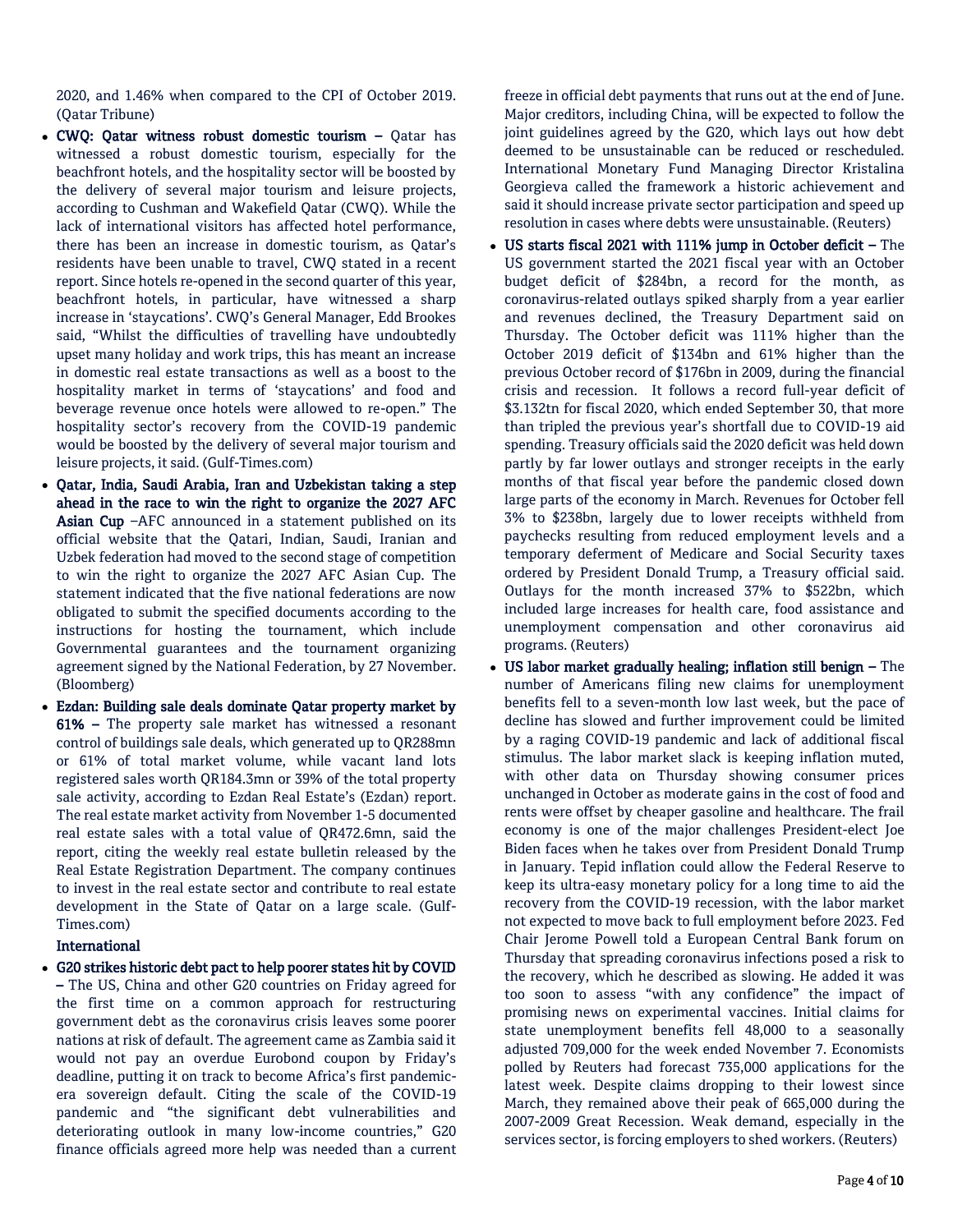- US consumer sentiment ebbs US consumer sentiment fell unexpectedly in early November as households worried about their finances, the resurgent COVID-19 pandemic and the depleted fiscal stimulus, dimming the economy's outlook as the curtain started to close on a challenging year. The University of Michigan's consumer sentiment index dropped to 77 early this month from a final reading of 81.8 in October. Economists polled by Reuters had forecast the index little changed at 82. The survey's measure of current conditions was steady. Its gauge of expectations fell to 71.3 from 79.2. A weekly unemployment supplement, which was part of more than \$3tn in government coronavirus relief, has lapsed for millions of unemployed and underemployed workers. A second rescue package is unlikely before President-elect Biden takes office in January. (Reuters)
- US producer prices slightly beat expectations, maintain a steady rise – US producer prices increased a bit more than expected in October but were unlikely to translate into higher inflation given considerable slack in the labor market and a resurgence in new coronavirus cases. The producer price index for final demand climbed 0.3% last month after rising 0.4% in September. In the 12 months through October, the PPI increased 0.5% after rebounding 0.4% in September. Economists polled by Reuters had forecast the PPI would gain 0.2% in October and increase 0.4% on a YoY basis. (Reuters)
- Trump bans US investments in companies linked to Chinese military – The Trump administration on Thursday unveiled an executive order prohibiting US investments in Chinese companies that Washington says are owned or controlled by the Chinese military, ramping up pressure on Beijing after the US election. The order, which was first reported by Reuters, could impact some of China's biggest companies, including China Telecom Corp Ltd, China Mobile Ltd and surveillance equipment maker Hikvision. The move is designed to deter US investment firms, pension funds and others from buying shares of 31 Chinese companies that were designated by the Defense Department as backed by the Chinese military earlier this year. Starting January 11, the order will prohibit purchases by US investors of the securities of those companies. Transactions made to divest ownership in the companies will be permitted until November 11, 2021. (Reuters)
- UK's lagging economy lost more speed in September, worse ahead – Britain's economy grew by a slower than expected 1.1% in September from August, lagging other rich nations as it struggled to recover from the shock of the pandemic even before the latest COVID-19 lockdown. The slowdown in Thursday's official data cemented expectations that the economy will shrink again as 2020 ends, with uncertainty about the December 31 deadline for a post-Brexit European Union trade deal adding to the coronavirus drag. Between July and September, GDP grew by a quarterly record of 15.5%. But that failed to make up for its nearly 20% lockdown slump between April and June. Analysts polled by Reuters had expected the monthly growth rate to slow less sharply, to 1.5%. The economy is being propped up by more than 200 billion pounds of emergency spending and tax cuts ordered by finance minister Rishi Sunak and the Bank of England's almost 900bn Pound bond-buying program. Despite those efforts, Britain – which

passed 50,000 coronavirus fatalities on Wednesday, Europe's highest death toll – has suffered the biggest GDP drop among major economies listed by the Office for National Statistics (ONS). Britain's initial lockdown lasted longer than in other countries and hammered services firms which make up 80% of the economy. GDP remained almost 10% smaller than at the end of 2019, twice as big as the falls in Italy, Germany and France and nearly three times the size of the US drop, the ONS said. (Reuters)

- UK job adverts highest since March, recruiters say British employers are advertising the most jobs since early March, though sectors such as hospitality and leisure remain hard-hit by the COVID pandemic, recruiters said on Friday. The Recruitment and Employment Confederation, a trade body, said 1.36 million jobs were being actively advertised in the first week of November, with the strongest recovery in construction, logistics and food processing. Britain's Office for National Statistics said on Tuesday the number of job vacancies rose by 146,000 to 525,000 in the three months to October, but this was still more than a third lower than a year before. Britain's unemployment rate rose to 4.8% in the third quarter of 2020, its highest since late 2016. REC chief executive Neil Carberry said there were big regional differences in the number of job adverts. "With the stark difference in demand across different regions, avoiding a skills mismatch will require serious planning," he said. Job adverts in London were 19% lower than in March, while those in northwest England were 37% higher. Vacancies for food and drink factory workers were 53% higher than in March, and demand for van drivers was 43% higher, while adverts for bar staff and chefs were down by almost half. (Reuters)
- Ministry: German economy taking hit from lockdown measures in November - Germany's economic recovery continued until October but has slowed since August, the Economy Ministry said on Friday, adding that lockdown measures implemented to slow the spread of the coronavirus hit the economy in November. The ministry said it did not look like the recovery would end in the fourth quarter though, as long as restrictions remain limited. The German government's council of economic advisers on Wednesday said it expected Europe's largest economy to shrink less than initially feared this year thanks to a strong summer, but a second wave of the COVID-19 pandemic was clouding the growth outlook for 2021. Insolvency applications from companies in Germany dropped by 35.4% in August YoY, the Federal Statistics Office said on Friday, adding that the drop was mainly due to a temporary suspension of obligations to file for insolvency from March, not reflecting the hardship many companies are facing due to the pandemic. (Reuters)
- Germany plans 22bn Euros in COVID aid for companies in first half of 2021 – Germany expects to pay out 22bn Euros (\$26bn) in COVID-19 relief aid from January through June 2021 to companies and self-employed people, people close to the matter said, as the impact of the pandemic extends into next year. Separately, Germany's November coronavirus aid package to compensate firms affected by lockdown measures will this month amount to 14bn Euros, they said. Initially, the government had expected to pay out 10bn Euros. The German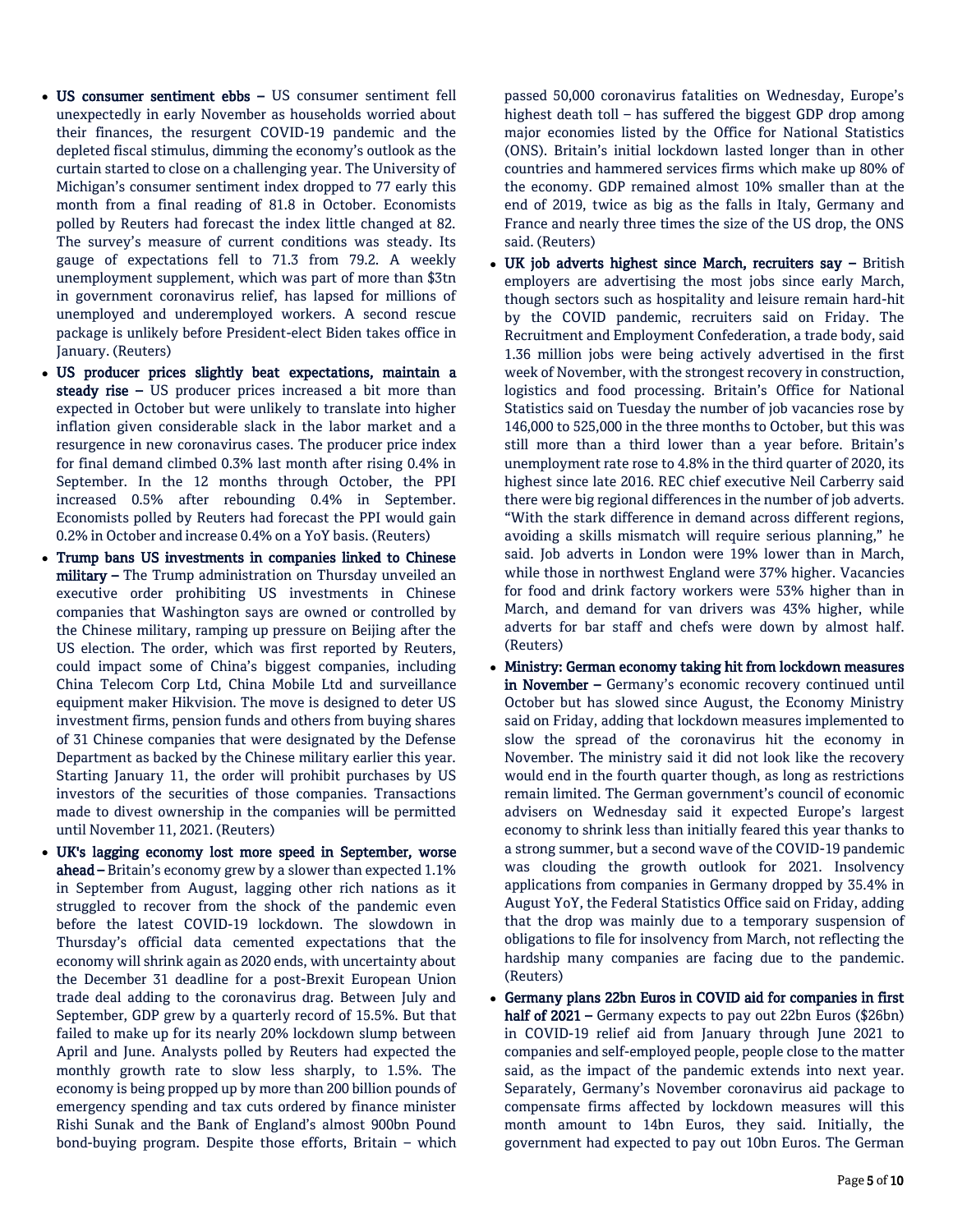government's council of economic advisers expects the economy to shrink less than initially feared this year thanks to a strong summer, but a second wave of the COVID-19 pandemic is clouding the growth outlook for 2021. As part of the new round COVID-19 relief measure, companies can get up to 200,000 Euros a month to cover fixed costs such as rent, while solo entrepreneurs can get up to 5,000 Euros. Germany has enough fiscal firepower to unleash more rescue and stimulus measures if needed to counter the impact of the pandemic on Europe's largest economy, Finance Minister Olaf Scholz had said on Thursday. Germany plans to borrow more than 300bn Euros in total this year and next, but it needs to consider carefully which relief measures make sense, Scholz said. (Reuters)

- Italy extends lockdowns to more regions, tightens curbs -Restrictions aimed at slowing a surge in coronavirus cases will be extended in various Italian regions, with both Tuscany and Campania set to be designated as high-risk "red zones", the health ministry said on Friday. Italy registered a record 40,902 new coronavirus infections over the previous 24 hours, bringing the total since the disease came to light in February to 1.107mn - a threefold increase in barely a month. Looking to limit the spread, the government last week created a three-tier system, with varying degrees of curbs in each area, initially placing four regions in a red zone, two in an orange zone and the rest in a moderate-risk yellow zone. It tweaked the zoning at the start of this week and revised it again on Friday after reviewing the latest data, including local infection rates and hospital occupancy. Tuscany and Campania will be added on Sunday to the red list, joining the wealthy northern regions of Lombardy, Piedmont and Valle D'Aosta, the province of Bolzano and Calabria in the toe of Italy. People living in these areas are only allowed to leave their homes for work, health reasons or emergencies. Bars, restaurants and most shops must remain closed. (Reuters)
- China regulator says financial innovation must not create oligopolies – China should ensure financial innovation maintains fair competition and does not create oligopolies or construct barriers to entry, a Chinese regulatory official said Saturday. Xiao Yuanqi, chief risk officer at the China Banking and Insurance Regulatory Commission (CBRIC) told the Caixin Summit in Beijing that innovation should not undermine healthy competition or let innovation pioneers become hindrances to further innovation. Xiao defended the role of financial regulation in maintaining a fair market competition environment, reducing "too big to fail" moral hazards and maintaining financial stability. "History tells us that before each major financial crisis ... markets were irrationally exuberant. Regulation is meant to return this exuberance to rationality, and resolutely does not support continuing to push exuberance toward crazy so-called innovation," he said. Xiao's comments follow the scuppering of Ant Group's \$37bn initial public offering shortly after the fintech giant's billionaire founder Jack Ma launched a public attack on China's financial regulators. Ma said China's regulatory system was stifling innovation and needed to be reformed to fuel growth. The Wall Street Journal reported this week that Chinese President Xi Jinping personally decided to pull the plug on the IPO, ordering

Chinese regulators to investigate and effectively shut down the stock market flotation. (Reuters)

• High food prices hurting India's poor, pain to persist – India's retail inflation may stay elevated for at least three more months after hitting a six-year high in October, as excess rain has damaged standing crops and seedlings, while edible oils that the country imports have become expensive. The high prices are a particular cause of concern for India's hundreds of millions of poor people, who have already been squeezed by the coronavirus pandemic and its impact on an economy that contracted a record 23.9% in April-June. Food items such as onions, potatoes, eggs, meat and tomatoes have a nearly 46% weight in India's retail inflation basket. Food inflation shot up to 11.07% in October, the highest in nine months according to data released on Thursday, sending overall retail inflation surging to 7.61%. (Reuters)

#### Regional

- OPEC+ compliance with oil production cuts in October 101% The compliance of OPEC+ with oil production cuts in October was seen at 101%, three OPEC+ sources told Reuters on Friday, maintaining a strong level of adherence to their supply-cut pact. The compliance assessment will be reviewed and confirmed by a meeting of the OPEC+ Joint Technical Committee on Monday, one of the sources said. The Organization of the Petroleum Exporting Countries and allies including Russia, a group known as OPEC+, are scheduled to increase output by 2mn bpd from January but are considering adjusting the deal to further support the market. OPEC+ is due to meet next on November 30 and December 1, following a high-level ministerial meeting on Tuesday. (Reuters)
- IEA: OPEC oil production rose in October, led by Libya and Iraq – OPEC's October crude output rose 200k bpd compared to September to 24.25mn bpd, led by a resurgence in Libyan production and gains in Iraq, according to the International Energy Agency's monthly report. Libya -- exempt from OPEC+ supply cuts -- saw production triple MoM to 450k bpd as its oil industry recovered from an eight-month blockade. Output topped 1mn bpd in early November, Iraqi supply rose 150k bpd to 3.82mn bpd, just above its OPEC+ quota. UAE output shrank by 160k bpd to 2.42mn bpd, far below its OPEC+ cap. (Bloomberg)
- Saudi crown prince says PIF to inject \$40bn annually in economy in 2021, 2022 – Saudi Arabia's Crown Prince, Mohammed bin Salman said the kingdom's sovereign wealth fund, the Public Investment Fund, (PIF) will inject \$40bn into the economy in 2021 and 2022, and has become a key growth driver. The fund is the main vehicle for boosting Saudi Arabian investments at home and abroad as the country seeks to diversify the Kingdom's oil-heavy economy through his Vision 2030 strategy. "Economic diversification is key to the kingdom's sustainability, and we are working hard to achieve this through PIF investments in tourism, sports, industry, agriculture, transportation, mining, space and other sectors," he said in a statement published by the Saudi Press Agency (SPA). The 34-year-old prince said that PIF managed to double its assets to over \$347bn and is on track to achieve a target of SR7tn worth of assets by 2030. (Reuters)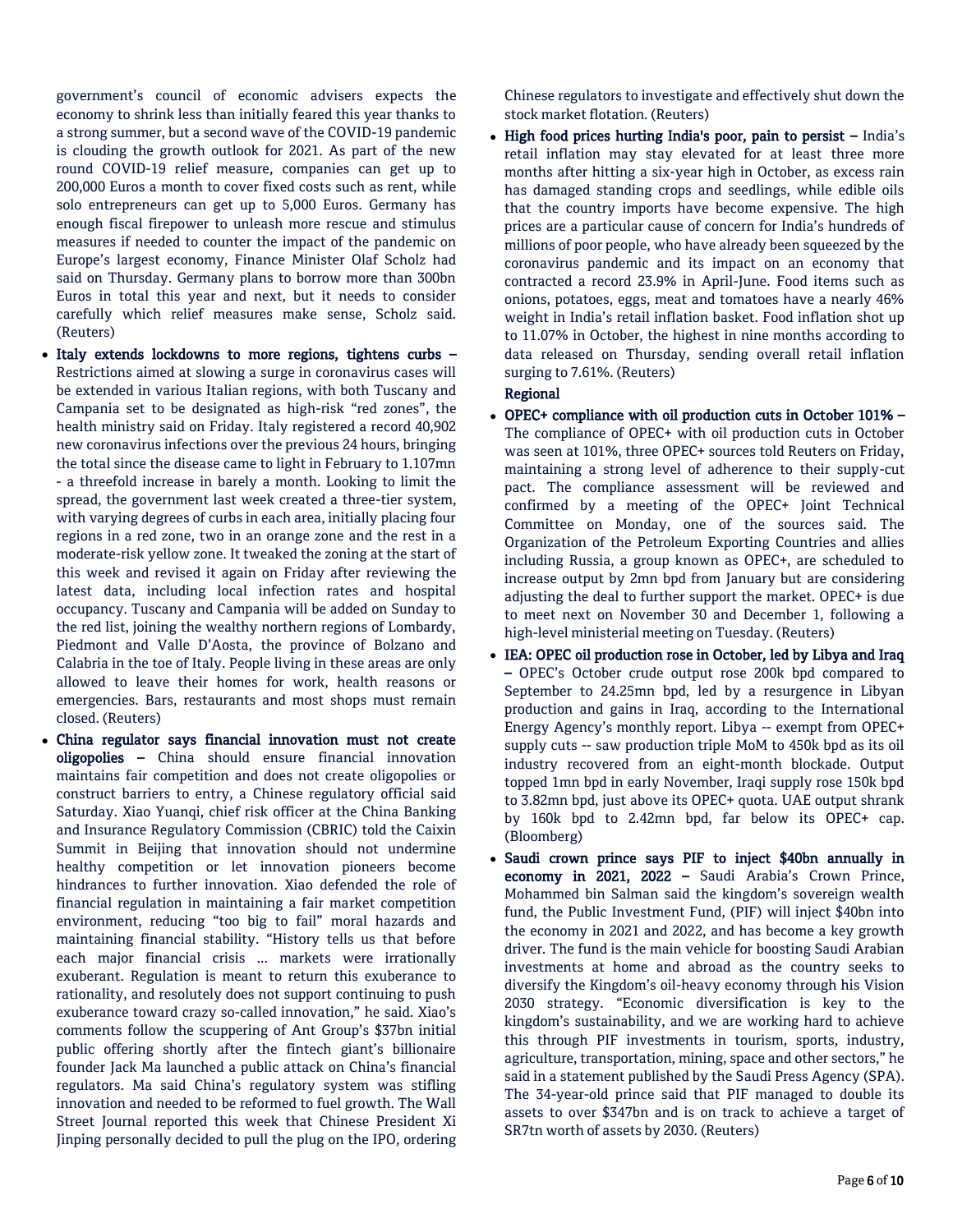- State investors help plug Saudi's yawning deficit Saudi Arabia is increasingly relying on state-owned investors to finance itself amid the coronavirus pandemic, a strategy that raises questions about how exposed ordinary Saudis could be to a sovereign shock. The government-backed institutions - namely the pension fund and insurance agency - have seen their domestic debt holdings nearly double in the first six months of this year as Riyadh finances a yawning budget deficit through bond sales. (Reuters)
- Saudi Red Sea project plans 16 hotels by 2023, finalizing \$3.7bn loan – Saudi Arabia's flagship tourism project, The Red Sea Development Co (TRSDC), plans to have 16 hotels ready by the end of 2023, two more than initially planned in the first phase, as it expects a V-shape recovery in global tourism once the pandemic abates, Chief Executive, John Pagano told Reuters. Owned by a Saudi sovereign fund, and backed by Crown Prince, Mohammed bin Salman, the multi-billion dollar project entails developing luxury resorts on 50 islands off the coral-fringed Red Sea coast, where tourists can go diving, and visit a nature reserve and heritage sites. During the first phase, the project aims to attract 300,000 visitors annually, Pagano said, expecting demand to soar in the aftermath of the COVID-19 pandemic. "There will be a lot of pent up demand to go and travel as soon as the restrictions are lifted, so I see a V-shape recovery certainly, in so far as tourism is concerned," he said from Riyadh in a telephone interview. TRSDC plans to finalize a 15-year loan from banks worth \$3.73bn by the end of the year to partly fund its SR30bn capital spending by 2023, as it expects to end 2020 with around SR15bn worth of committed contracts, Pagano added. Remaining funding needed for the first phase will come from the Public Investment Fund - the project's owner. (Reuters)
- UAE's non-oil trade worth \$179.2bn during first half of 2020 Non-oil trade in the UAE amounted to about \$179.2bn during the first half of 2020, the state-owned news agency WAM reported on Saturday citing the Federal Competitiveness and Statistics Centre. Gold topped the list at AED104bn, or 15.7% of total trade. Imports during the first half were at AED378.8bn, while the value of exports reached AED116.7bn. China was the UAE's top trading partner with total trade between the two reaching AED82.4bn, followed by Saudi Arabia, India and the US. (Bloomberg)
- Emirates turns to Dubai to see it through crisis after \$3.4bn loss – State-owned Emirates said on Thursday that Dubai would help it through the coronavirus crisis after losses of \$3.4bn tipped the airline's holding company into its first half-year loss in more than thirty years. Emirates said global travel restrictions meant revenue dropped by 75% to \$3.2bn as passenger traffic fell by 95% to 1.5mn in the six months to the end of September. "We have been able to tap on our own strong cash reserves, and through our shareholder and the broader financial community, we continue to ensure we have access to sufficient funding to sustain the business and see us through this challenging period," Chairman Sheikh Ahmed bin Saeed al-Maktoum said. The Dubai government would support the airline on its recovery path, said Sheikh Ahmed, who is also a senior member of Dubai's ruling family and holds senior positions in government. Emirates temporarily suspended most

of its flights at the height of the pandemic, which has decimated global travel. The airline filled just 38.6%% of the seats on offer, though saw high demand for freight due to limited availability of air cargo services globally due to the drop in passenger flights. Emirates, which a year ago reported a \$235mn half-year profit, received \$2bn in state assistance from the Dubai government between April and September this year, which the airline said was an equity investment. The airline's entire operation is dependent on international demand as it does not operate domestic flights. Emirates Group, which includes the airline and other aviation and travel assets, saw revenue plunge 74% to \$3.7bn and made a loss of \$3.8bn. (Reuters)

- Dubai Islamic Bank sells \$1bn in perpetual Sukuk Dubai Islamic Bank, the UAE's largest Islamic lender, on Thursday sold \$1bn in Additional Tier 1 Sukuk, or Islamic bonds, at 4.625%, a document from one of the banks arranging the deal showed. Overall debt issuance from the Gulf so far this year has already surpassed last year's total, again topping \$100bn and setting a new record as borrowers - especially governments seek to bolster their finances amid the coronavirus crisis and weak oil prices. Several more debt sales are expected before year-end, banking sources said. DIB began marketing the notes at around 5.25% earlier on Thursday and received over \$5.5bn in orders for the debt sale, the document showed. "Very tight pricing, coupled with a 5-1/2-times oversubscription, indicates high interest from investors as they lack alternative shariahcompliant instruments, in which there has been a long mismatch between supply and demand," a fixed income strategist said. Additional Tier 1 (AT1) bonds, the riskiest debt instruments banks can issue, are designed to be perpetual in nature, but lenders can call them after a specified period. Other banks in the UAE, including First Abu Dhabi Bank, Emirates NBD and Commercial Bank of Dubai have also sold AT1 bonds this year as they seek to shore up their Tier 1 capital as they book higher loan loss provisions amid the coronavirus crisis. The Sukuk's first call date is in May 2026. The profit rate will reset in November 2026 based on a correlation with six-year US Treasury swaps and will reset every six years thereafter. The deal was arranged by Dubai Islamic Bank, Emirates NBD Capital, First Abu Dhabi Bank, HSBC, Sharjah Islamic Bank, and Standard Chartered. (Reuters)
- SHUAA CEO builds \$92mn stake in Dubai Investment Bank SHUAA Capital says its CEO, Jassim Alseddiqi bought 537.4mn shares in the Dubai-based investment bank via a special deal. He now holds 27.55% of SHUAA. (Bloomberg)
- DAMAC pins hopes on Dubai Expo after fifth straight loss DAMAC Properties is pinning its hopes on the Dubai Expo event next year for a rebound in the real estate market after posting its fifth consecutive quarterly loss. "We are optimistic that Dubai Expo next year will reap positive rewards for the real estate industry as sales and transactions will increase, offsetting the dip in the market due to Covid-19," Chairman, Hussain Sajwani said. The coronavirus pandemic has aggravated a property slump in Dubai, where oversupply and economic uncertainty has pushed down prices for years. Real estate values will drop further in the coming months amid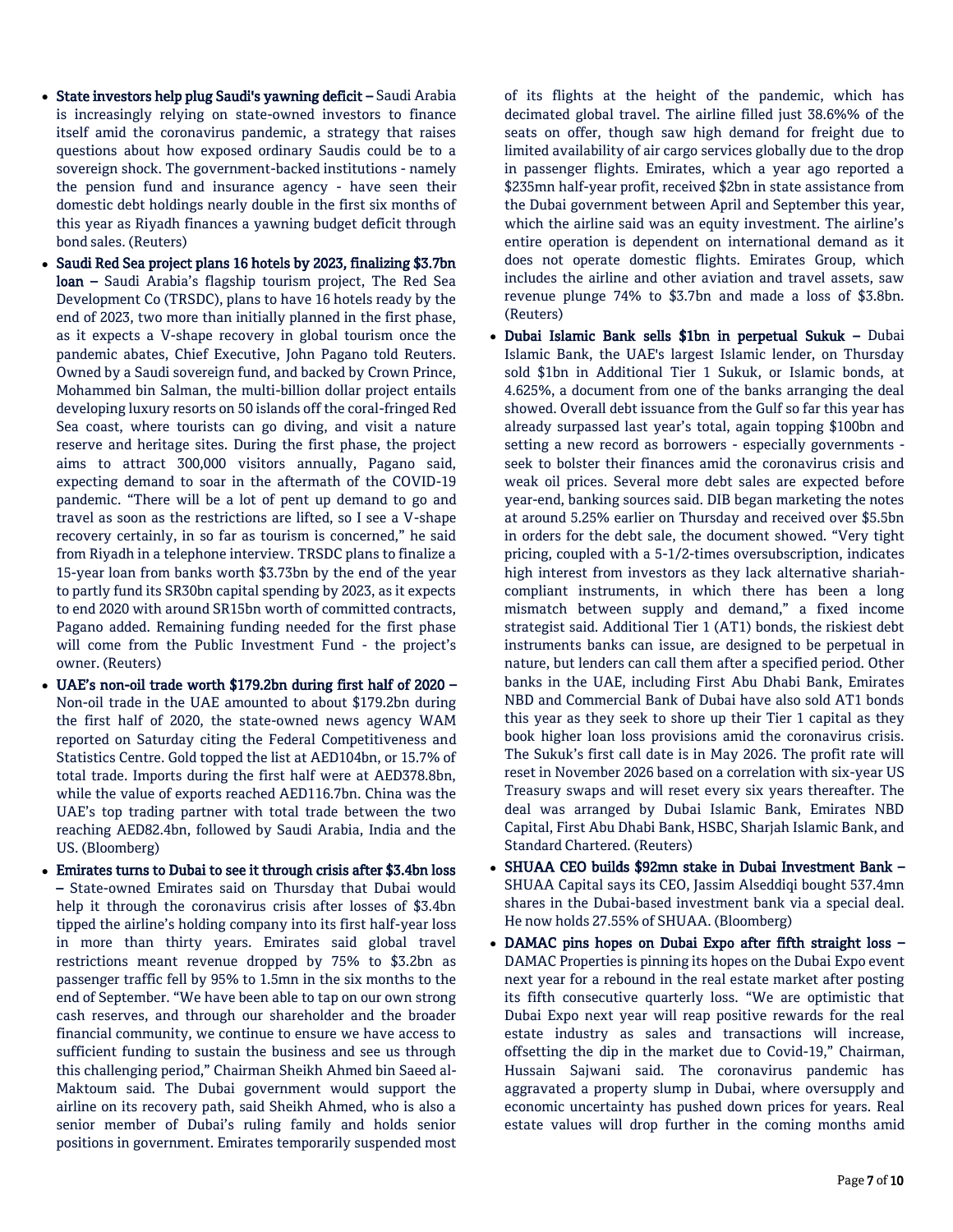subdued demand, S&P and Moody's Investors Service said in July. (Bloomberg)

- Abu Dhabi, Canadian investors to take stake in EG Group EG Group could announce that an Abu Dhabi sovereign investor and two Canadian pension funds are set to pick a minority stake, Sky News reported. The deal would mean an equity value of more than GBP9b, report stated. Alberta Investment Management Corporation (AIMCo) and PSP Investments will become new shareholders in EG; Abu Dhabi Investment Authority (ADIA) will increase its existing stake in the EG holding company structure. (Bloomberg)
- UAE's ADNOC acquires Ultramax bulk carrier Al-Karama ADNOC Logistics & Services said on Thursday it had acquired an Ultramax bulk carrier, called Al-Karama, which was built in 2019 and had a deadweight of 64,000 tons. The new vessel, with other recent similar acquisitions, raises the company's bulk cargo tonnage by 214,000 metric tons, a statement from the United Arab Emirates company said. (Reuters)
- Dana Gas expects onshore Egyptian assets sale to complete early 2021 – UAEs' Dana Gas said on Thursday it expects in early 2021 to complete the sale of its onshore Egyptian oil and gas assets to IPR Wastani Petroleum Ltd, a member of the IPR Energy Group. The energy producer - whose main assets are in Egypt and in the Kurdistan Region of Iraq - re-stated that the sale would be for \$236mn. "The sale of the mature onshore Egyptian assets forms a key part of our strategy which allows us to strengthen our balance sheet and focus our attention on the development of our growth opportunities in our Egypt exploration blocks and our world-class assets in the Kurdistan region of Iraq," CEO, Patrick Allman-Ward said on a conference call with media. It announced at the end of October that the sale had been agreed. When asked whether Dana gas would be raising any debt next year, Allman-Ward said this was not "currently being contemplated". Before one-off non-cash impairments, Dana generated \$31mn in net profit in the first nine months of this year against \$64mn during the same period last year. Including the one-offs, it posted a net loss of \$379mn, the company said. Dana Gas is not planning to raise debt in 2021, and the company's board will announce its dividend in March, he said. It is evaluating options regarding a dividend payment in 2021; will have a cash balance of \$98mn after payment to redeem Sukuk due this month: Dana Gas, in earnings statement Thursday. Payments from operations in Iraq's Kurdish region are up to date; "I don't see any reason for that to change." Expansion of Khor Mor gas processing plant in Iraq delayed by coronavirus. (Reuters, Bloomberg)
- Fitch Ratings: Kuwaiti Islamic banks' profitability under pressure – Profitability at Kuwaiti Islamic banks will continue to be affected by lower profit rates, lower business volumes and higher financing impairment charges, Fitch Ratings says. Liquidity is adequate and likely to continue to benefit from government support. We expect further Sukuk issuance in 2021, including issuance of T2 Sukuk. Regulation on Islamic banks continues to evolve. The Central Bank of Kuwait recently approved the establishment of a Higher Committee of Shari'ah Supervision to underpin the governance of Shari'ah supervision and compliance in Islamic finance and banking institutions based on international best practices. The challenging

operating environment continued to put pressure on asset quality and profitability. Islamic banks continued to grow faster than conventional banks, although at a reduced pace, and reached about 42% of sector assets at end-1H2020 (end-2019: 40%). The average impaired financing ratio increased to 2.4% at end-1H20, marginally below conventional banks (2.6%). Like conventional Kuwaiti banks, the annualized financing impairment charges (FICs) to average gross financing ratio increased in 1H2020 as Islamic banks built up provisions against new impaired financing and expected asset quality deterioration. Performance: The average operating profit/riskweighted assets ratio deteriorated in 1H2020 to 0.8% (annualized) from 2.0% in 2019 as a result of lower profit rates, weak business volumes and higher FICs. The average net financing margin deteriorated slightly to 2.8% but remained marginally above that of conventional banks owing to higher margins on KFH's non-domestic book. (Bloomberg, Fitch Ratings)

- Warba Bank's 3Q2020 net income came in at KD3.45mn Warba Bank reported net income for the third quarter of KD3.45mn compared to KD5.64mn YoY. The 3Q2020 operating revenue came in at KD20.6mn, an increase of 37% YoY. The 3Q2020 operating profit came in at KD14.8mn, an increase of 54% YoY, cites provision for impairment and credit losses for lower profit. (Bloomberg)
- Ithmaar Bank posts BHD0.71mn net loss for 9 months Ithmaar Bank, a Bahrain-based Islamic retail bank, has posted a net loss of BHD0.71mn for the first nine months of the year, a 114% decrease compared to the net profit of BHD5.28mn reported for the same period in 2019. Net loss for the threemonth period ended September 30, 2020 was BHD0.92mn, compared to a net profit of BHD1.19mn reported for the same period in 2019. Ithmaar Bank's financial results show a net loss attributable to equity holders for the nine-month period ended September 30, 2020 of BHD4.18mn compared to the net profit of BHD2.67mn reported for same period in 2019. The loss is mainly due to prudent impairment provisions as a result of the economic impact of the Covid-19 pandemic, a bank statement said. The bank's financial results show a net loss attributable to equity holders for the three-month period ended September 30, 2020 of BHD2.15mn compared to a net profit of BHD0.56mn for the same period in 2019. "Despite challenging market conditions, the equity of unrestricted investment account holders grew to BHD1.19bn as at September 30, 2020, a 12% increase compared to BHD1.06bn as at December 31, 2019. Customers' current accounts also grew to BHD623mn as at September 30, 2020, a 9% increase compared to BHD572mn as at December 31, 2019," Ithmaar Bank Chief Executive Officer, Ahmed Abdul Rahim said. The growth in customer deposits, particularly during these difficult circumstances faced by all economies, reflects customer confidence in the Bank and reconfirms that efforts to grow closer to our customer are, indeed, paying off. (Zawya)
- Bank ABC reports net profit of \$11mn for 3Q2020 Consolidated net profit attributable to the shareholders of the parent, for 3Q2020 was \$11mn, compared to a net profit of \$49mn reported for the same period last year. Earnings per share for the period was minimal, compared to \$0.02 in the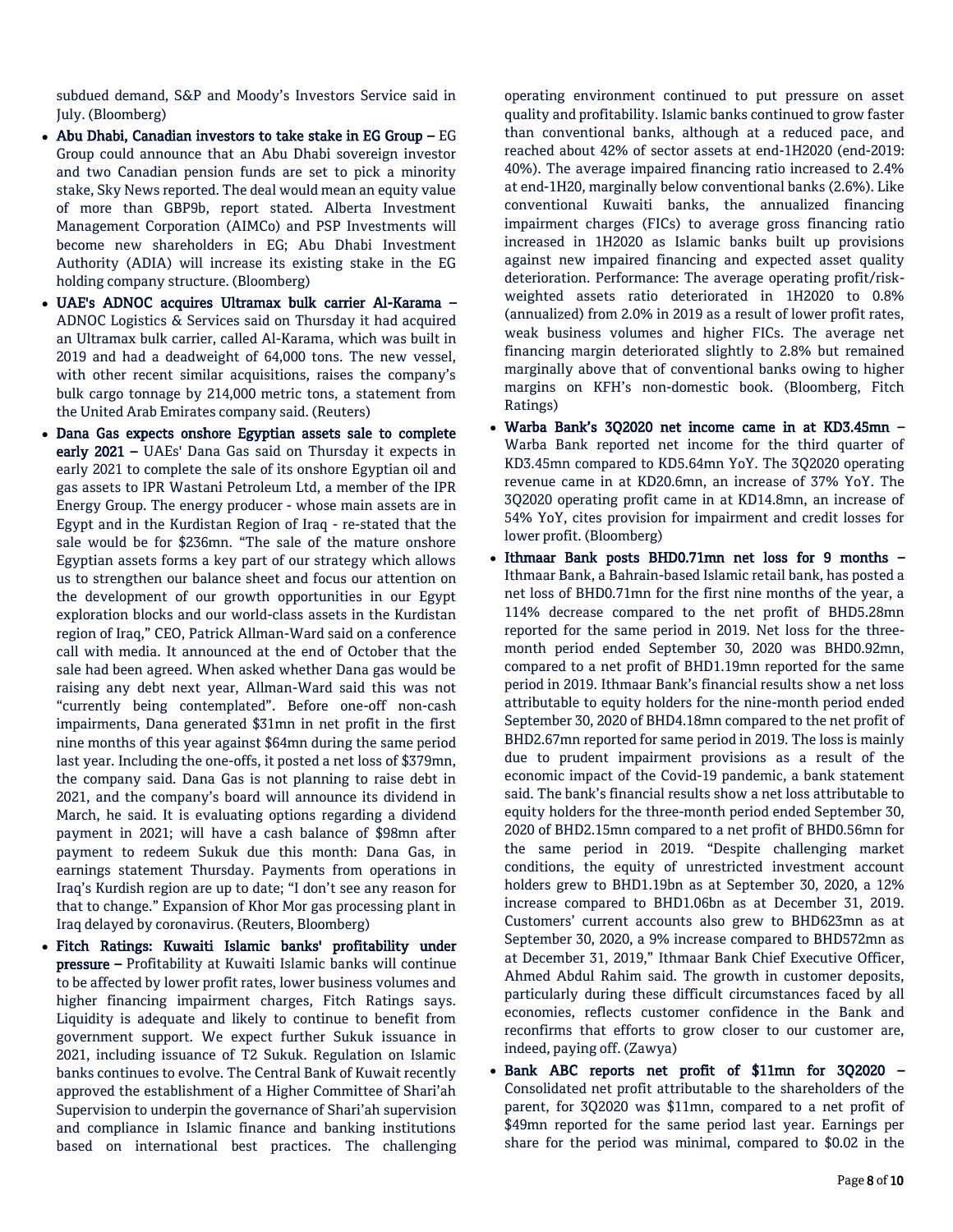same period in the previous year. Total comprehensive income attributable to the shareholders of the parent was \$38mn compared to \$17mn reported for the same period last year. The total operating income was \$188mn, 4% lower compared to \$196mn reported for the same period last year. Net interest income was \$130mn, 8% lower against \$142mn reported for the same period last year, after absorbing the impact of declining interest rates and FX depreciation. Operating expenses were at \$113mn, 11% lower than \$127mn for the same period last year, benefiting from the cost savings initiatives during the year, while reprioritizing the continuing investments into the Group's digital transformation and strategic initiatives. Total assets stood at \$29.5bn at the end of the period, 2% lower compared to \$30.1bn at the 2019 year-end. Loans and advances were at \$14.9bn at the end of the period, compared to \$16.5bn at the 2019 year-end, a reduction of 9% on a headline basis. However, adjusted for BRL depreciation impact, the Loans and advances were only 1% below last year, reflecting slightly weakened demand and a more prioritized asset selection given the prevailing conditions. (Bloomberg)